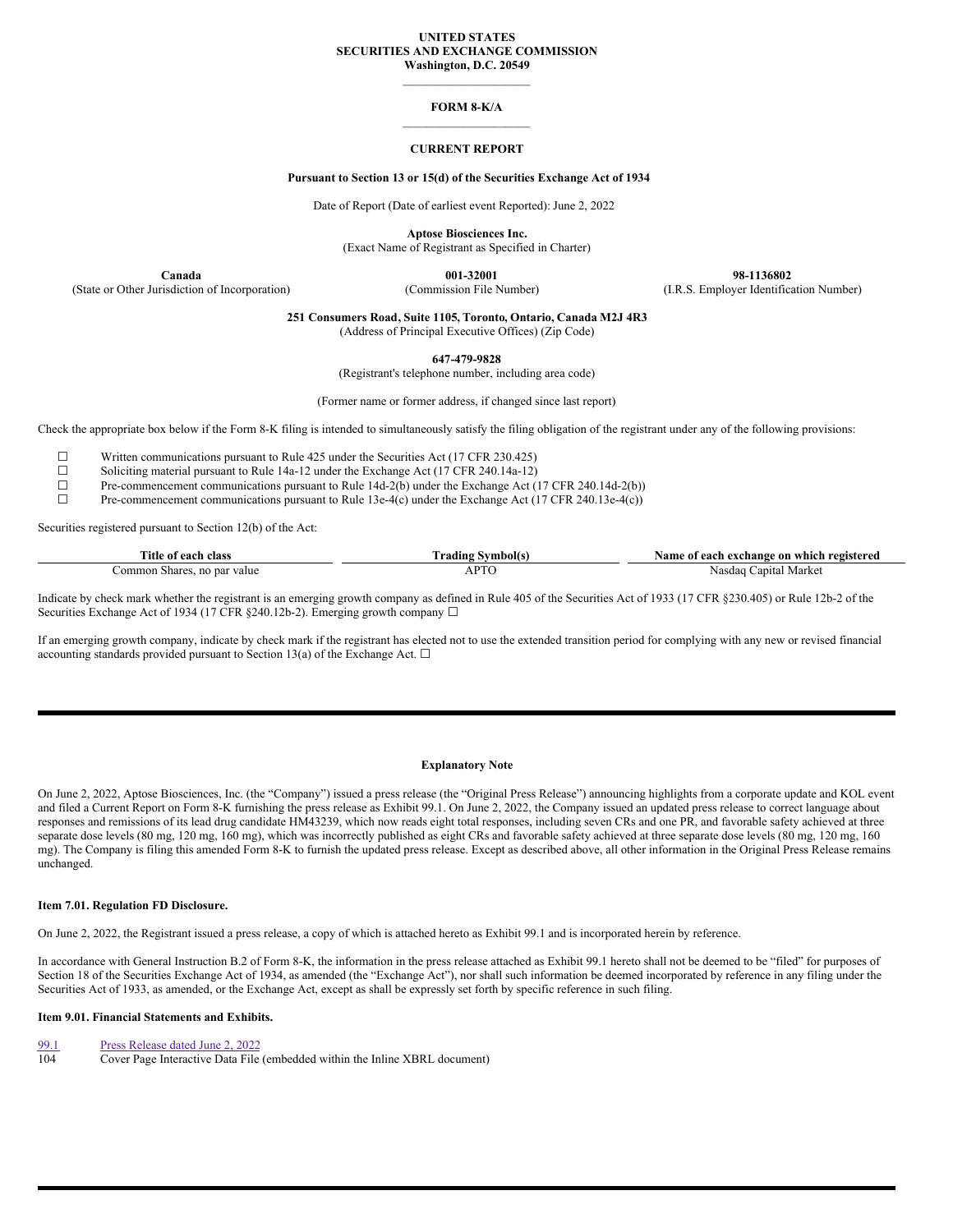### **SIGNATURE**

Pursuant to the requirements of the Securities Exchange Act of 1934, the registrant has duly caused this report to be signed on its behalf by the undersigned hereunto duly authorized.

### **Aptose Biosciences Inc.**

Date: June 2, 2022 **By:** /s/ William G. Rice, Ph.D. William G. Rice, Ph.D. Chairman, President and Chief Operating Officer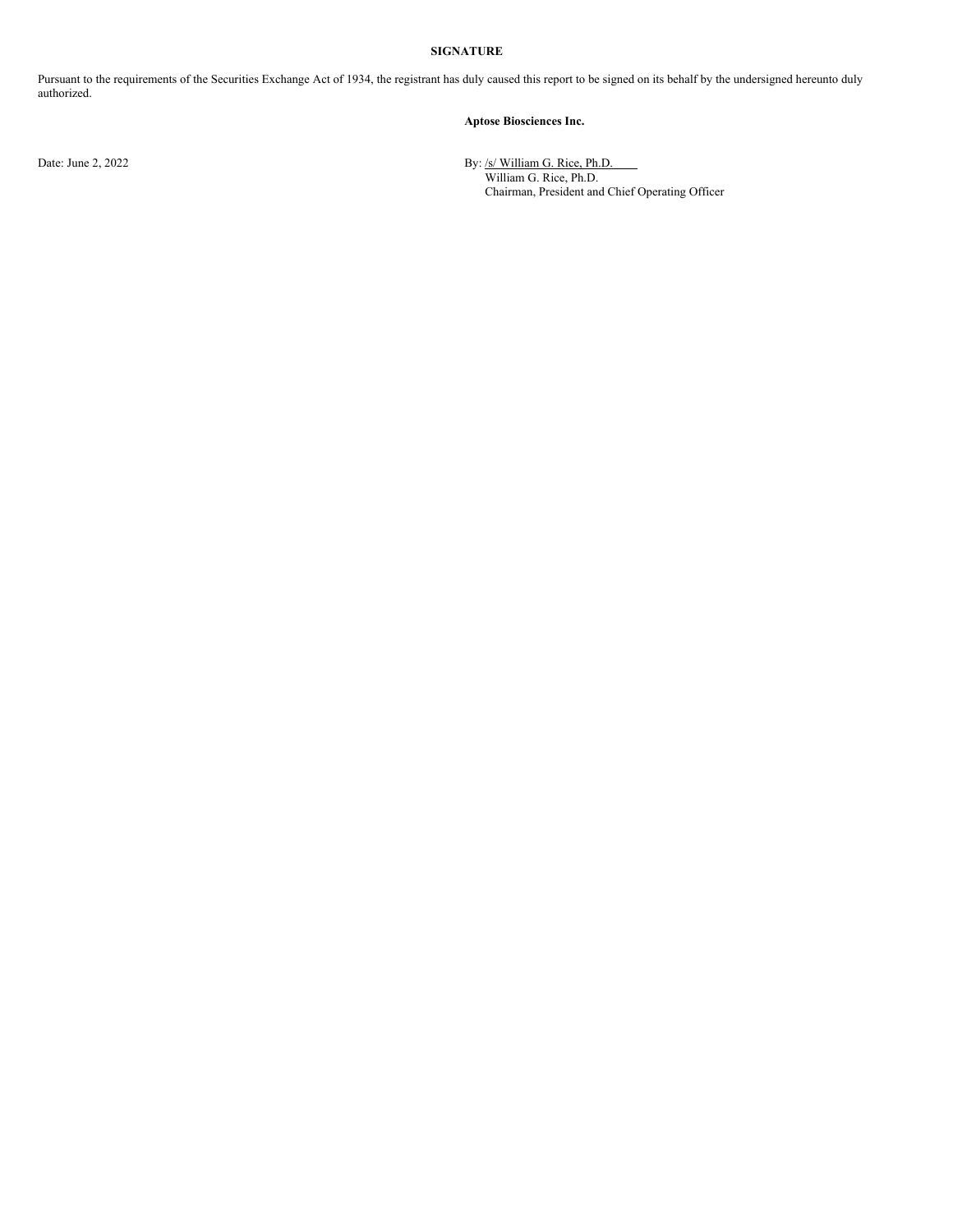# <span id="page-2-0"></span>**CORRECTION -- Aptose Presents Highlights from Corporate Update and KOL Event**

## *HM43239 Delivers New Complete Remission at 160mg Dose in AML with Wildtype FLT3*

## *New "G3" Formulation of Luxeptinib Demonstrates Encouraging PK Results*

SAN DIEGO and TORONTO, June 02, 2022 (GLOBE NEWSWIRE) -- In a release issued under the same headline earlier today by Aptose Biosciences, Inc. (NASDAQ: APTO, TSX: APS), please note that in the section of updated clinical findings with HM43239, the fifth bullet point should read "Eight total responses, including seven CRs and one PR, and favorable safety achieved at three separate dose levels (80 mg, 120 mg, 160 mg)". The corrected release follows:

Aptose Biosciences Inc. ("Aptose" or the "Company") (NASDAQ: APTO, TSX: APS), a clinical-stage precision oncology company developing highly differentiated oral kinase inhibitors to treat hematologic malignancies, today released highlights from a key opinion leader (KOL) and corporate update event held today, June 2, 2022. The event included an up-to-date review of clinical data for Aptose's two investigational products under development for hematologic malignancies: HM43239, an oral, myeloid kinome inhibitor in an international Phase 1/2 trial in patients with relapsed or refractory acute myeloid leukemia (AML); and luxeptinib, an oral, dual lymphoid and myeloid kinome inhibitor in a Phase 1 a/b trial in patients with relapsed or refractory B-cell malignancies, and in a separate Phase 1 a/b trial in patients with relapsed or refractory AML or high risk myelodysplastic syndrome (MDS).

Guest KOLs included Brian Druker, M.D., of the Oregon Health & Science University, Naval G. Daver, M.D., of The University of Texas MD Anderson Cancer Center, and Brian Andrew Jonas, M.D., Ph.D., of the University of California, Davis, Comprehensive Cancer Center, who discussed the current treatment landscape and unmet medical need in treating patients with acute myeloid leukemia (AML), as well as their experiences with Aptose's investigational therapies.

The webcast of the presentation, including the Q&A with the guest KOLs, is available on Aptose's website here.

Aptose provided updated clinical findings with HM43239, a potent suppressor of FLT3, SYK, JAK 1/2 and mutant forms of cKIT kinases operative in AML:

- Clinically validated in a highly diverse set of relapsed/refractory (R/R) AML patients
- Fast Track Designation supported by multiple complete remissions (CRs) in FLT3-mutant refractory R/R AML, including those who failed prior therapy with other FLT3 inhibitors
- New CRi at 160 mg dose in a R/R AML patient with wildtype FLT3 and other adverse mutations
- Patient with CRi at 120 mg dose bridged to hematopoietic stem cell transplantation
- Eight total responses, including seven CRs and one PR, and favorable safety achieved at three separate dose levels (80 mg, 120 mg, 160 mg)
- One DLT of muscle weakness (not rhabdomyolysis) reported at 200 mg
- Three separate doses (80 mg, 120 mg, 160 mg) selected for Expansion Clinical Trials
- Single agent Expansion Clinical Trials in FLT3-mutated and FLT3-unmutated AML expected to begin in the second half of 2022
- Combination (HM43239 with venetoclax) Expansion Clinical Trials in FLT3-mutated and FLT3-unmutated AML expected to begin in the first half of 2023

Aptose also reviewed clinical findings with the new G3 formulation of luxeptinib (Lux):

- G3 formulation was designed to increase plasma exposure and lower pill burden
- Patients already administered G3 formulation at 50 mg, 100 mg and 200 mg
- G3 formulation is being tested in patients with R/R B-cell malignancies and R/R AML
- G3 formulation encouraging with rapid absorption and exposures maintained over 3 days
- Plan transition from G1 to G3 continuous dosing if PK modeling studies are supportive

"We're pleased to announce a new complete remission (CRi) today with HM43239 in a relapsed AML patient with wildtype FLT3 and mutations in diverse genes (RAS, BCOR, U2AF1, SETBP1), expanding the genotypes and R/R AML patient population that may respond to this drug that has thus far been generally well tolerated," said William G. Rice, Ph.D., Chairman, President and Chief Executive Officer. "We've identified three doses and target patient populations for our next stage of Expansion Clinical Trials with HM43239, as we move along a pathway toward registrational studies. For Lux, our new G3 formulation appears to be significantly better absorbed than the original formulation and we continue to believe in its potential as a unique dual lymphoid and myeloid kinome inhibitor."

### **About Aptose**

Aptose Biosciences is a clinical-stage biotechnology company committed to developing precision medicines addressing unmet medical needs in oncology, with an initial focus on hematology. The Company's small molecule cancer therapeutics pipeline includes products designed to provide single agent efficacy and to enhance the efficacy of other anti-cancer therapies and regimens without overlapping toxicities. The Company has two clinical-stage oral kinase inhibitors under development for hematologic malignancies: HM43239, an oral, myeloid kinome inhibitor in an international Phase 1/2 trial in patients with relapsed or refractory acute myeloid leukemia (AML); and luxeptinib, an oral, dual lymphoid and myeloid kinome inhibitor in a Phase 1 a/b trial in patients with relapsed or refractory B cell malignancies who have failed or are intolerant to standard therapies, and in a separate Phase 1 a/b trial in patients with relapsed or refractory AML or high risk myelodysplastic syndrome (MDS). For more information, please visit www.aptose.com.